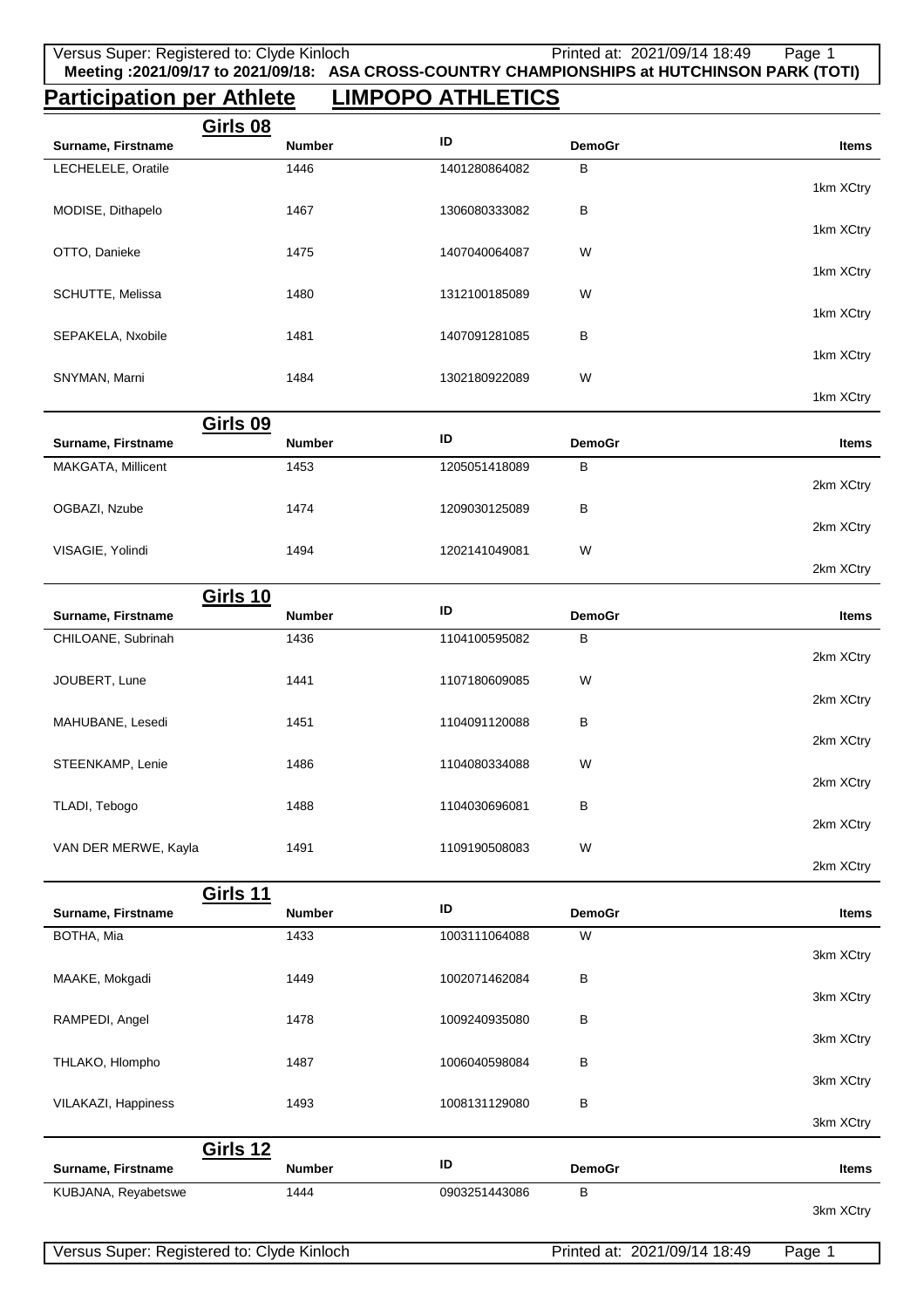| Versus Super: Registered to: Clyde Kinloch |                       |               |                    | Printed at: 2021/09/14 18:49<br>Page 2<br>Meeting :2021/09/17 to 2021/09/18: ASA CROSS-COUNTRY CHAMPIONSHIPS at HUTCHINSON PARK (TOTI) |
|--------------------------------------------|-----------------------|---------------|--------------------|----------------------------------------------------------------------------------------------------------------------------------------|
| MADIHLABA, Calvonia                        | 1450                  | 0907310985086 | B                  | 3km XCtry                                                                                                                              |
| MARAIS, Anne                               | 1458                  | 0903310033084 | W                  | 3km XCtry                                                                                                                              |
| MODISE, Kwena                              | 1468                  | 0905270456084 | B                  |                                                                                                                                        |
| VAN DER MERWE, Marelie                     | 1492                  | 0903280236089 | W                  | 3km XCtry                                                                                                                              |
|                                            |                       |               |                    | 3km XCtry                                                                                                                              |
| <b>Girls 13</b><br>Surname, Firstname      | <b>Number</b>         | ID            | <b>DemoGr</b>      | Items                                                                                                                                  |
| MARINDI, Laurika                           | 1460                  | 0803080612085 | в                  | 3km XCtry                                                                                                                              |
| MASHILO, Confidence                        | 1461                  | 0807220454084 | В                  | 3km XCtry                                                                                                                              |
| MMELA, Nathacia                            | 1466                  | 0809211174085 | В                  |                                                                                                                                        |
| PUTTER, Jessica                            | 1476                  | 0811110724085 | W                  | 3km XCtry                                                                                                                              |
| SNYMAN, Nika                               | 1485                  | 0801301182086 | W                  | 3km XCtry                                                                                                                              |
|                                            |                       |               |                    | 3km XCtry                                                                                                                              |
| <b>Girls 14</b>                            |                       | ID            |                    |                                                                                                                                        |
| Surname, Firstname<br>DU PLESSIS, Jarianca | <b>Number</b><br>1439 | 0701240198088 | <b>DemoGr</b><br>W | Items                                                                                                                                  |
|                                            |                       |               |                    | 4km XCtry                                                                                                                              |
| LEGOABE, Rethabile                         | 1447                  | 0709231112083 | В                  | 4km XCtry                                                                                                                              |
| MOSWANE, Kamogelo                          | 1472                  | 0711280996085 | В                  | 4km XCtry                                                                                                                              |
| NEL, Sare                                  | 1473                  | 0701270067088 | W                  | 4km XCtry                                                                                                                              |
| SCHUTTE, Lohandi                           | 1479                  | 0701030843083 | W                  | 4km XCtry                                                                                                                              |
| VAN DER MERWE, Megan                       | 1489                  | 0710170176089 | W                  |                                                                                                                                        |
|                                            |                       |               |                    | 4km XCtry                                                                                                                              |
| <b>Girls 15</b><br>Surname, Firstname      | <b>Number</b>         | ID            | <b>DemoGr</b>      | Items                                                                                                                                  |
| APHANE, Matsepule                          | 1430                  | 0606180709085 | в                  | 4km XCtry                                                                                                                              |
| DA SILVA, Vanessa                          | 1437                  | 0605230574085 | W                  |                                                                                                                                        |
| MATEMA, Audrey                             | 1462                  | 0601020443086 | в                  | 4km XCtry                                                                                                                              |
| MAWELA, Keneilwe                           | 1464                  | 0601240733084 | B                  | 4km XCtry                                                                                                                              |
| MOKGAWA, Refilwe Esther                    | 1470                  | 0606010848087 | в                  | 4km XCtry                                                                                                                              |
|                                            | 1471                  | 0605210028086 | В                  | 4km XCtry                                                                                                                              |
| MOREIRA, Ashley                            |                       |               |                    | 4km XCtry                                                                                                                              |
| <b>Girls 16</b><br>Surname, Firstname      | <b>Number</b>         | ID            | <b>DemoGr</b>      | Items                                                                                                                                  |
| KEKANA, Sefaro                             | 1442                  | 0508290481086 | в                  |                                                                                                                                        |
| MAKAKABE, Fiona                            | 1452                  | 0511180575082 | B                  | 4km XCtry                                                                                                                              |
|                                            |                       |               |                    | 4km XCtry                                                                                                                              |
| Versus Super: Registered to: Clyde Kinloch |                       |               |                    | Printed at: 2021/09/14 18:49<br>Page 2                                                                                                 |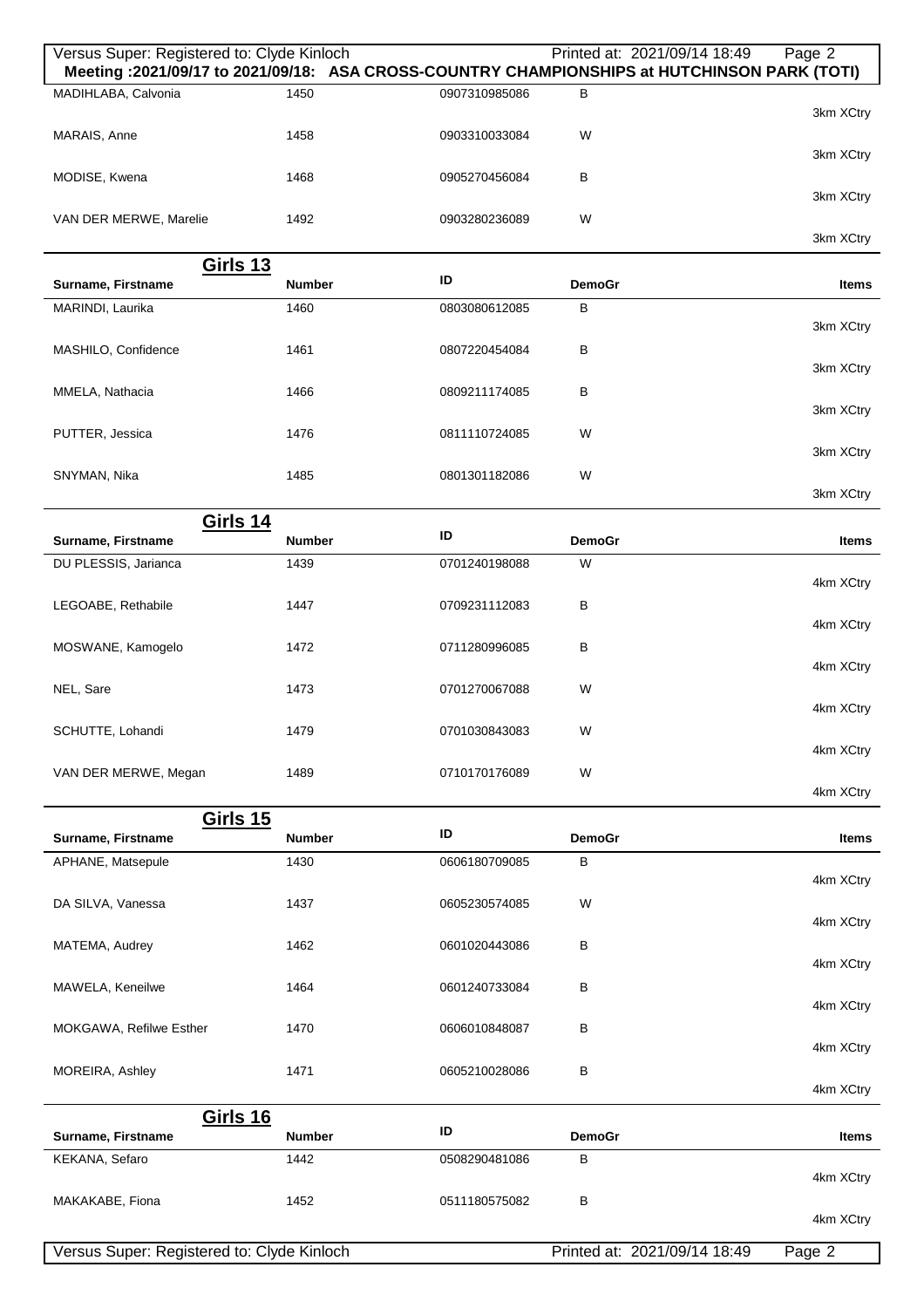| Versus Super: Registered to: Clyde Kinloch    |               |               |               | Printed at: 2021/09/14 18:49<br>Page 3<br>Meeting: 2021/09/17 to 2021/09/18: ASA CROSS-COUNTRY CHAMPIONSHIPS at HUTCHINSON PARK (TOTI) |
|-----------------------------------------------|---------------|---------------|---------------|----------------------------------------------------------------------------------------------------------------------------------------|
| MALATJI, Mathapelo                            | 1455          | 0509240558080 | B             | 4km XCtry                                                                                                                              |
| MCLAREN, Rebecca                              | 1465          | 0501280640084 | W             | 4km XCtry                                                                                                                              |
| MOKABA, Phuti                                 | 1469          | 0501190675089 | В             | 4km XCtry                                                                                                                              |
| <u>Girls 17</u>                               |               |               |               |                                                                                                                                        |
| Surname, Firstname                            | <b>Number</b> | ID            | <b>DemoGr</b> | <b>Items</b>                                                                                                                           |
| DE CONING, Marissa                            | 1438          | 0408200083082 | W             |                                                                                                                                        |
| LETSOALO, Naledi                              | 1448          | 0408270438083 | В             | 4km XCtry                                                                                                                              |
|                                               |               |               |               | 4km XCtry                                                                                                                              |
| MALATJI, Malehu                               | 1456          | 0408030809086 | В             | 4km XCtry                                                                                                                              |
| MARIBANA, Karabo                              | 1459          | 0409010503087 | В             |                                                                                                                                        |
|                                               |               |               |               | 4km XCtry                                                                                                                              |
| RAMOTOPO, Mosima                              | 1477          | 0411270751083 | В             | 4km XCtry                                                                                                                              |
| SERUMULA, Selaelo Beauty                      | 1482          | 0409260200087 | В             | 4km XCtry                                                                                                                              |
| <b>Women 23</b>                               |               |               |               |                                                                                                                                        |
| Surname, Firstname                            | <b>Number</b> | ID            | <b>DemoGr</b> | Items                                                                                                                                  |
| CALDEIRA, Abigail                             | 1434          | 0307300301081 | W             | 4km XCtry                                                                                                                              |
| CHAKANYUKA, Bothobile                         | 1435          | 0006100426086 | В             |                                                                                                                                        |
|                                               |               |               |               | 4km XCtry                                                                                                                              |
| MANASWE, Mokhutso                             | 1457          | 9902190629087 | В             | 4km XCtry                                                                                                                              |
| MATSEKE, Linah                                | 1463          | 0002090660081 | В             | 4km XCtry                                                                                                                              |
|                                               |               |               |               |                                                                                                                                        |
| Women 25<br>Surname, Firstname                | <b>Number</b> | ID            | <b>DemoGr</b> | Items                                                                                                                                  |
| <b>BOTHA, Hesterlie</b>                       | 1432          | 0111130061083 | W             | 4km XCtry                                                                                                                              |
| KOTLOLO, Mosebjadi                            | 1443          | 8704190401082 | В             |                                                                                                                                        |
|                                               |               |               |               | 10km XCtry                                                                                                                             |
| MAKGOTA, Jeanette                             | 1454          | 9704010775086 | B             | 10km XCtry                                                                                                                             |
| <b>Women 35</b>                               |               |               |               |                                                                                                                                        |
| Surname, Firstname                            | <b>Number</b> | ID            | <b>DemoGr</b> | <b>Items</b>                                                                                                                           |
| JANSE VAN VUUREN, Elbie                       | 1440          | 8402080027089 | W             | 4km XCtry Masters Women 35 to 49                                                                                                       |
| VISAGIE, Jennifer                             | 1495          | 8403120120082 | W             |                                                                                                                                        |
|                                               |               |               |               | 4km XCtry Masters Women 35 to 49                                                                                                       |
| <b>Women 40</b>                               | <b>Number</b> | ID            | <b>DemoGr</b> |                                                                                                                                        |
| Surname, Firstname<br><b>BLIGNAUT, Liezel</b> | 1431          | 7807160008083 | W             | Items                                                                                                                                  |
|                                               |               |               |               | 4km XCtry Masters Women 35 to 49                                                                                                       |
| LECHELELE, Jane                               | 1445          | 7706100561088 | В             | 4km XCtry Masters Women 35 to 49                                                                                                       |
| VAN DER MERWE, Helen                          | 1490          | 7909290102081 | W             | 4km XCtry Masters Women 35 to 49                                                                                                       |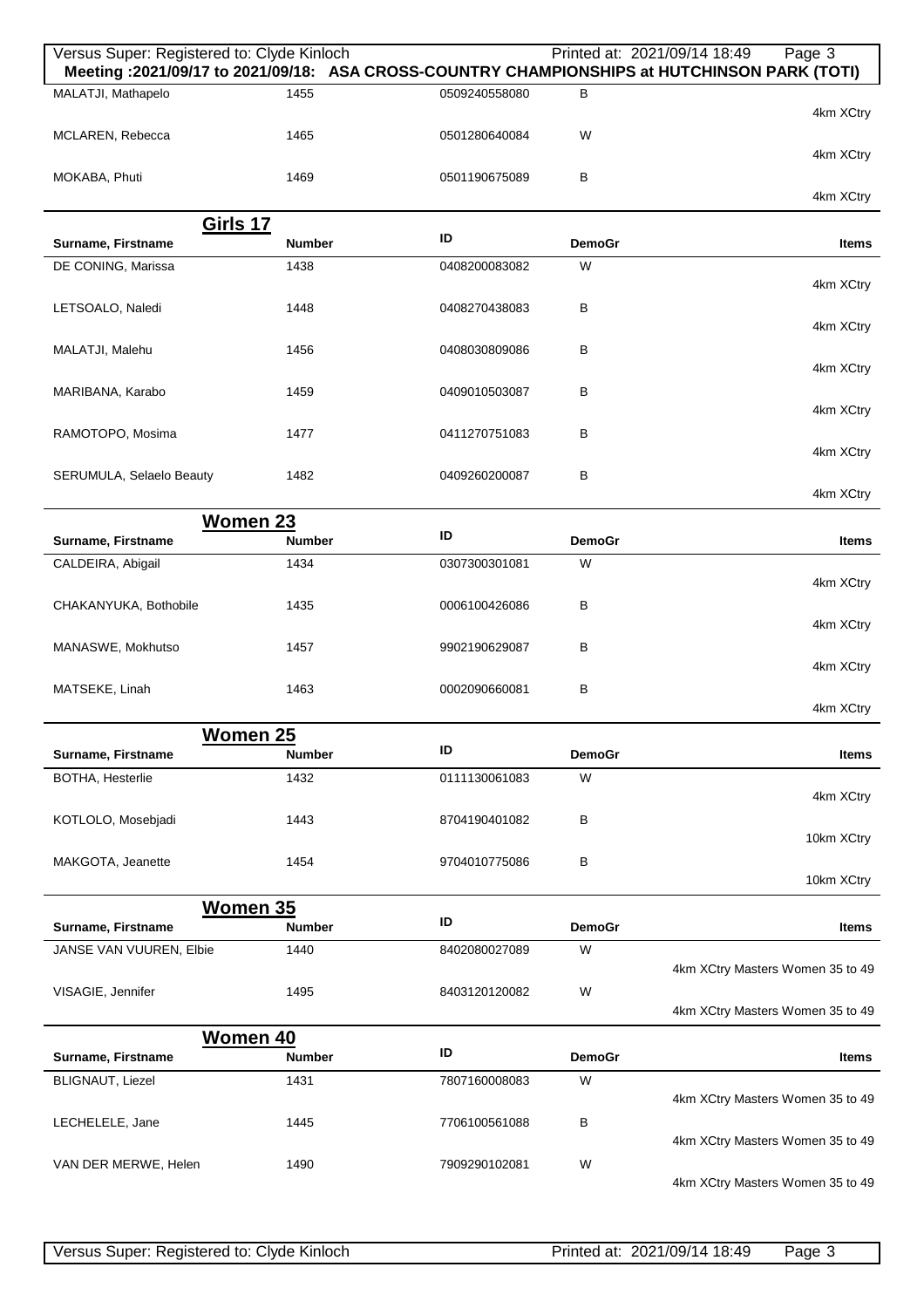| Versus Super: Registered to: Clyde Kinloch | Meeting: 2021/09/17 to 2021/09/18: ASA CROSS-COUNTRY CHAMPIONSHIPS at HUTCHINSON PARK (TOTI) |                     |                    | Printed at: 2021/09/14 18:49 | Page 4                           |
|--------------------------------------------|----------------------------------------------------------------------------------------------|---------------------|--------------------|------------------------------|----------------------------------|
| Surname, Firstname<br>SNYMAN, Hildegard    | <b>Women 45</b><br><b>Number</b><br>1483                                                     | ID<br>7501170077085 | <b>DemoGr</b><br>W |                              | Items                            |
|                                            |                                                                                              |                     |                    |                              | 4km XCtry Masters Women 35 to 49 |
|                                            | <b>Boys 08</b>                                                                               | ID                  |                    |                              |                                  |
| Surname, Firstname                         | <b>Number</b>                                                                                |                     | <b>DemoGr</b>      |                              | Items                            |
| BOTHA, Willem                              | 1501                                                                                         | 1301115156086       | W                  |                              | 1km XCtry                        |
| GENIS, Rigard                              | 1507                                                                                         | 1312205973082       | W                  |                              | 1km XCtry                        |
| JOUBERT, Louis                             | 1510                                                                                         | 1304235230088       | W                  |                              | 1km XCtry                        |
| MABOTJA, Tumisho                           | 1522                                                                                         | 1309115586087       | B                  |                              | 1km XCtry                        |
| MARAIS, Michael                            | 1534                                                                                         | 1301155115081       | W                  |                              | 1km XCtry                        |
| VAN DER MERWE, Markus                      | 1577                                                                                         | 1302055242084       | W                  |                              | 1km XCtry                        |
|                                            | <b>Boys 09</b>                                                                               |                     |                    |                              |                                  |
| Surname, Firstname                         | <b>Number</b>                                                                                | ID                  | <b>DemoGr</b>      |                              | Items                            |
| DU PLESSIS, Jayden                         | 1504                                                                                         | 1206056655089       | W                  |                              | 2km XCtry                        |
| KOMANE, Itumeleng                          | 1513                                                                                         | 1203226049087       | B                  |                              | 2km XCtry                        |
| MTHIMUNYE, Mthokozisi                      | 1549                                                                                         | 1202076314088       | В                  |                              | 2km XCtry                        |
| SCHUTTE, Wian                              | 1560                                                                                         | 1208285107080       | W                  |                              | 2km XCtry                        |
| STEENKAMP, Pieter                          | 1572                                                                                         | 1211015267083       | В                  |                              | 2km XCtry                        |
| Surname, Firstname                         | <b>Boys 10</b><br><b>Number</b>                                                              | ID                  | <b>DemoGr</b>      |                              | <b>Items</b>                     |
| BARNARD, Eugene                            | 1497                                                                                         | 1108095533089       | W                  |                              |                                  |
| KOLOTSI, Jezreel                           | 1512                                                                                         | 1110225277082       | В                  |                              | 2km XCtry                        |
|                                            |                                                                                              |                     |                    |                              | 2km XCtry                        |
| MACHAI, Lefa                               | 1524                                                                                         | 1110266231089       | в                  |                              | 2km XCtry                        |
| MASIMULA, Sibusiso                         | 1536                                                                                         | 1110106405083       | В                  |                              | 2km XCtry                        |
| MONKWE, Thato                              | 1545                                                                                         | 1106095604082       | в                  |                              | 2km XCtry                        |
| OCTOBER, Ashton                            | 1553                                                                                         | 1101065219086       | C                  |                              | 2km XCtry                        |
| Surname, Firstname                         | <u>Boys 11</u><br><b>Number</b>                                                              | ID                  | <b>DemoGr</b>      |                              | Items                            |
| DU PLESSIS, Paul                           | 1505                                                                                         | 1005245266083       | W                  |                              |                                  |
| SNYMAN, Nuan                               | 1571                                                                                         | 1001235832083       | W                  |                              | 3km XCtry                        |
| VAN JAARSVELD, Ben                         | 1580                                                                                         | 1003245834083       | W                  |                              | 3km XCtry                        |
| VAN WYNGAARD, Ruben                        | 1582                                                                                         | 1012235185083       | W                  |                              | 3km XCtry                        |
|                                            |                                                                                              |                     |                    |                              | 3km XCtry                        |
| Versus Super: Registered to: Clyde Kinloch |                                                                                              |                     |                    | Printed at: 2021/09/14 18:49 | Page 4                           |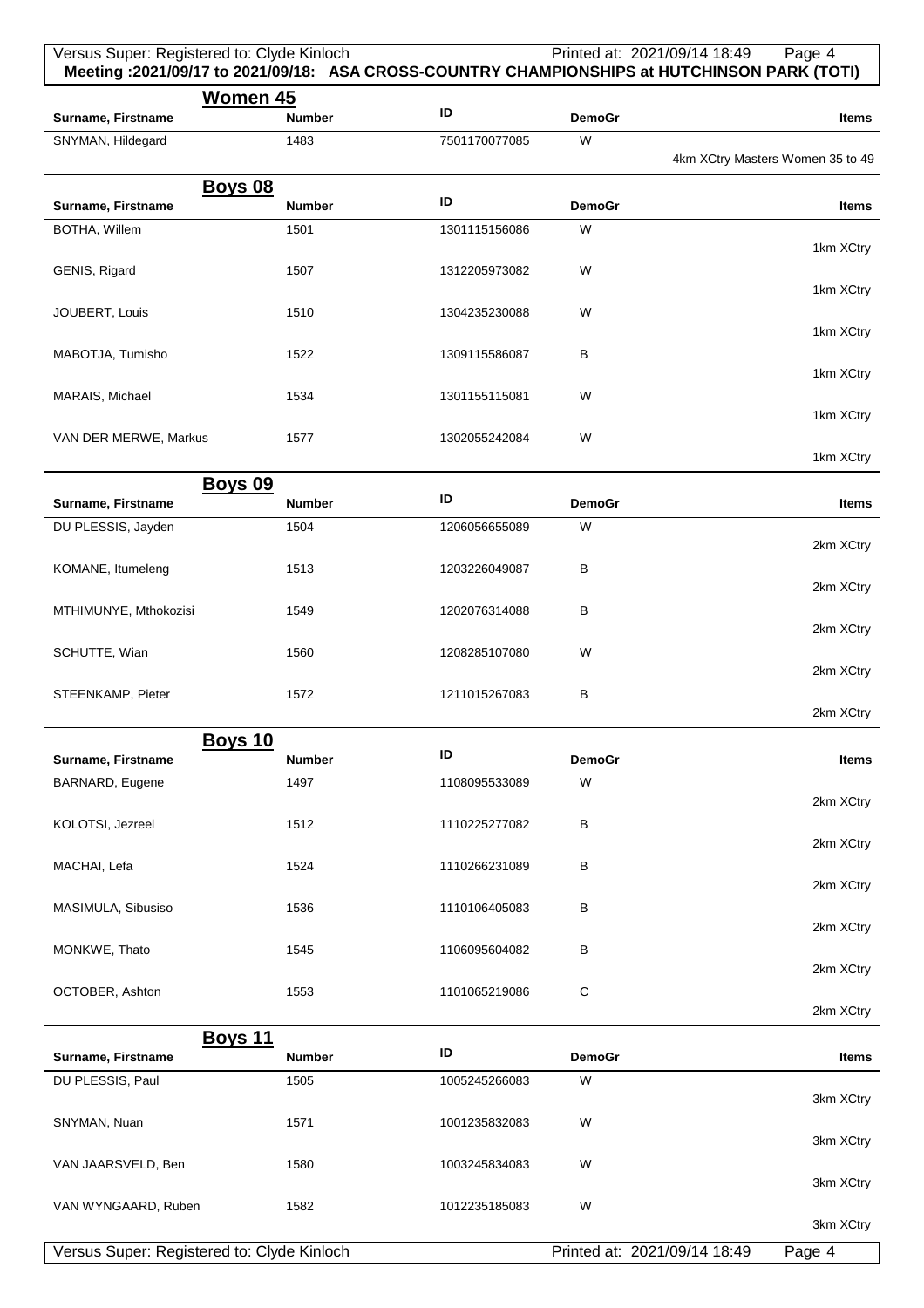| Versus Super: Registered to: Clyde Kinloch |               |               |               | Printed at: 2021/09/14 18:49<br>Page 5<br>Meeting :2021/09/17 to 2021/09/18: ASA CROSS-COUNTRY CHAMPIONSHIPS at HUTCHINSON PARK (TOTI) |
|--------------------------------------------|---------------|---------------|---------------|----------------------------------------------------------------------------------------------------------------------------------------|
| <b>Boys 12</b>                             |               |               |               |                                                                                                                                        |
| Surname, Firstname                         | <b>Number</b> | ID            | <b>DemoGr</b> | Items                                                                                                                                  |
| HUGO, Coenrad                              | 1509          | 0907205528082 | W             | 3km XCtry                                                                                                                              |
| LESHABA, Ditiro                            | 1519          | 0907306243086 | В             |                                                                                                                                        |
| MABOTJA, Manoko                            | 1523          | 0909236411080 | В             | 3km XCtry                                                                                                                              |
|                                            |               |               |               | 3km XCtry                                                                                                                              |
| MACHAI, Karabo                             | 1525          | 0911025571082 | В             | 3km XCtry                                                                                                                              |
| NKGADIMA, Mahlatse                         | 1550          | 0910055458087 | В             | 3km XCtry                                                                                                                              |
| VAN WYNGAARD, Jj                           | 1581          | 0911075110088 | W             |                                                                                                                                        |
|                                            |               |               |               | 3km XCtry                                                                                                                              |
| <u>Boys 13</u><br>Surname, Firstname       | <b>Number</b> | ID            | <b>DemoGr</b> | Items                                                                                                                                  |
| MATLOU, Kgethego                           | 1538          | 0807285489082 | В             |                                                                                                                                        |
|                                            |               |               |               | 4km XCtry                                                                                                                              |
| MMAKAU, Lesego                             | 1539          | 0809026777080 | В             | 4km XCtry                                                                                                                              |
| SEOKAMELA, Tshepofatso                     | 1567          | 0808245136086 | В             | 4km XCtry                                                                                                                              |
| SEPAKELA, Boikano                          | 1568          | 0805045794084 | В             |                                                                                                                                        |
|                                            |               |               |               | 4km XCtry                                                                                                                              |
| <b>Boys 14</b><br>Surname, Firstname       | <b>Number</b> | ID            | <b>DemoGr</b> | Items                                                                                                                                  |
| BALOYI, Robben                             | 1496          | 0702215987083 | В             |                                                                                                                                        |
|                                            |               |               |               | 4km XCtry                                                                                                                              |
| <b>BETHA, Steven</b>                       | 1498          | 0701145750082 | В             | 4km XCtry                                                                                                                              |
| MAHUBANE, Suprise                          | 1527          | 0710265958086 | В             | 4km XCtry                                                                                                                              |
| MARAIS, Alex                               | 1533          | 0705315166086 | W             |                                                                                                                                        |
| PUTTER, Jp                                 | 1555          | 0711045149087 | W             | 4km XCtry                                                                                                                              |
|                                            |               |               |               | 4km XCtry                                                                                                                              |
| YOUNG, Joshua                              | 1583          | 0702275119080 | W             | 4km XCtry                                                                                                                              |
| <b>Boys 15</b>                             |               |               |               |                                                                                                                                        |
| Surname, Firstname                         | Number        | ID            | <b>DemoGr</b> | Items                                                                                                                                  |
| DIAS, Calvin                               | 1502          | 0607055062089 | W             | 4km XCtry                                                                                                                              |
| DU PLESSIS, Altus                          | 1503          | 0603205214084 | W             |                                                                                                                                        |
| GAJANE, Khutso                             | 1506          | 0604165596080 | В             | 4km XCtry                                                                                                                              |
|                                            |               |               |               | 4km XCtry                                                                                                                              |
| LUCKHOFF, Vincent                          | 1520          | 0604185486080 | W             | 4km XCtry                                                                                                                              |
| RAPHOLO, Sollo                             | 1559          | 0605286078080 | В             | 4km XCtry                                                                                                                              |
| VAN DER WALT, Marcus                       | 1578          | 0608115153082 | W             | 4km XCtry                                                                                                                              |
|                                            |               |               |               |                                                                                                                                        |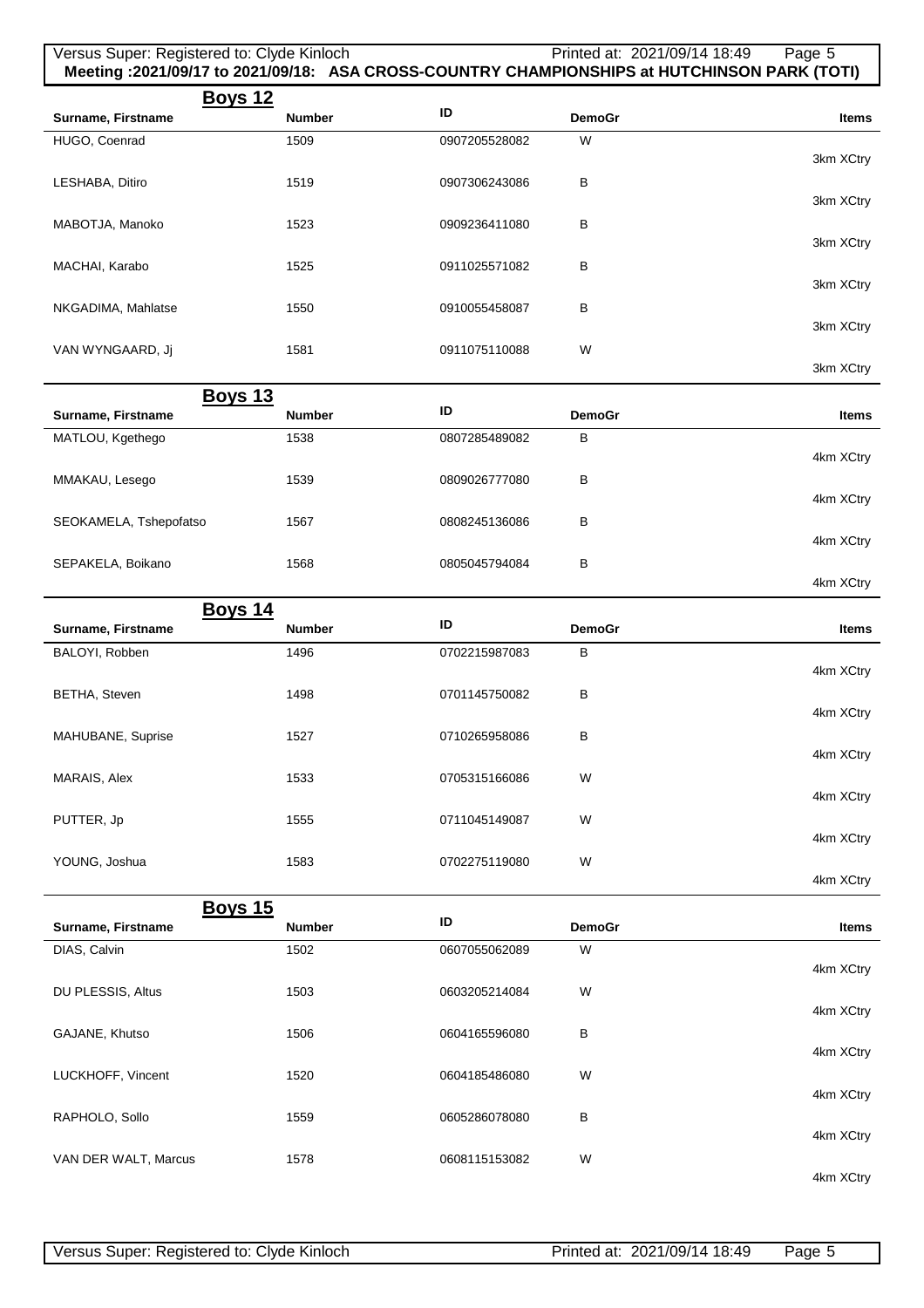| Versus Super: Registered to: Clyde Kinloch |               |               |               | Printed at: 2021/09/14 18:49<br>Page 6<br>Meeting :2021/09/17 to 2021/09/18: ASA CROSS-COUNTRY CHAMPIONSHIPS at HUTCHINSON PARK (TOTI) |
|--------------------------------------------|---------------|---------------|---------------|----------------------------------------------------------------------------------------------------------------------------------------|
| <b>Boys 16</b><br>Surname, Firstname       | <b>Number</b> | ID            | <b>DemoGr</b> | <b>Items</b>                                                                                                                           |
| MASHAPHU, Mahlatse                         | 1535          | 0501175433388 | В             |                                                                                                                                        |
|                                            |               |               |               | 6km XCtry                                                                                                                              |
| RAKOENA, John                              | 1557          | 0502205504082 | в             | 6km XCtry                                                                                                                              |
| SEBATA, Tshidiso                           | 1561          | 0503255428081 | В             |                                                                                                                                        |
|                                            |               |               |               | 6km XCtry                                                                                                                              |
| SEBATSANE, Serakhu                         | 1562          | 0507015536083 | в             | 6km XCtry                                                                                                                              |
| SEBELA, Dion                               | 1563          | 0510095978080 | в             |                                                                                                                                        |
|                                            |               |               |               | 6km XCtry                                                                                                                              |
| SEGOOA, Thotogelo                          | 1566          | 0503265046089 | В             | 6km XCtry                                                                                                                              |
| <b>Boys 17</b>                             |               |               |               |                                                                                                                                        |
| Surname, Firstname                         | <b>Number</b> | ID            | <b>DemoGr</b> | Items                                                                                                                                  |
| LEPHALALA, Nicky                           | 1518          | 0405095692084 | в             |                                                                                                                                        |
| MALATJI, Boitshepo                         | 1531          | 0411135167087 | В             | 6km XCtry                                                                                                                              |
|                                            |               |               |               | 6km XCtry                                                                                                                              |
| MAPOMA, Tlou                               | 1532          | 0402270576083 | В             |                                                                                                                                        |
| MATHABATHA, Katlego                        | 1537          | 0410285268083 | в             | 6km XCtry                                                                                                                              |
|                                            |               |               |               | 6km XCtry                                                                                                                              |
| RABUSIWANA, Kgothatso                      | 1556          | 0406245466084 | в             |                                                                                                                                        |
| VAN DER WALT, Janco                        | 1579          | 0404305123089 | W             | 6km XCtry                                                                                                                              |
|                                            |               |               |               | 6km XCtry                                                                                                                              |
| <b>Boys 19</b>                             |               |               |               |                                                                                                                                        |
| Surname, Firstname                         | <b>Number</b> | ID            | <b>DemoGr</b> | Items                                                                                                                                  |
| LEDWABA, Solomon                           | 1515          | 0310076392086 | B             | 8km XCtry                                                                                                                              |
| LEKAKA, Koketso                            | 1516          | 0303136084082 | в             |                                                                                                                                        |
|                                            |               |               |               | 8km XCtry                                                                                                                              |
| MAKHURA, Lehlogonolo                       | 1529          | 0209165524080 | в             | 8km XCtry                                                                                                                              |
| MALAKALAKA, Lesole                         | 1530          | 0209305991082 | в             |                                                                                                                                        |
|                                            |               |               |               | 8km XCtry                                                                                                                              |
| MOLOPE, Thomas M                           | 1543          | 0206036532086 | В             | 8km XCtry                                                                                                                              |
| TEMA, Titus                                | 1573          | 0208215088089 | В             |                                                                                                                                        |
|                                            |               |               |               | 8km XCtry                                                                                                                              |
| <b>Men 23</b><br>Surname, Firstname        | <b>Number</b> | ID            | <b>DemoGr</b> | Items                                                                                                                                  |
| BETHA, Moshe                               | 1499          | 0106085471089 | в             |                                                                                                                                        |
|                                            |               |               |               | 4km XCtry                                                                                                                              |
| LEBEA, Nakene                              | 1514          | 0111035765085 | В             | 4km XCtry                                                                                                                              |
| MAKGOBO, Given                             | 1528          | 0008295695087 | в             |                                                                                                                                        |
|                                            |               |               |               | 4km XCtry                                                                                                                              |
| MOLOKOMME, Fufi                            | 1542          | 0208185601084 | в             | 4km XCtry                                                                                                                              |
| MPATI, Makwena                             | 1548          | 0110285515083 | В             |                                                                                                                                        |
|                                            |               |               |               | 4km XCtry                                                                                                                              |
| Versus Super: Registered to: Clyde Kinloch |               |               |               | Printed at: 2021/09/14 18:49<br>Page 6                                                                                                 |